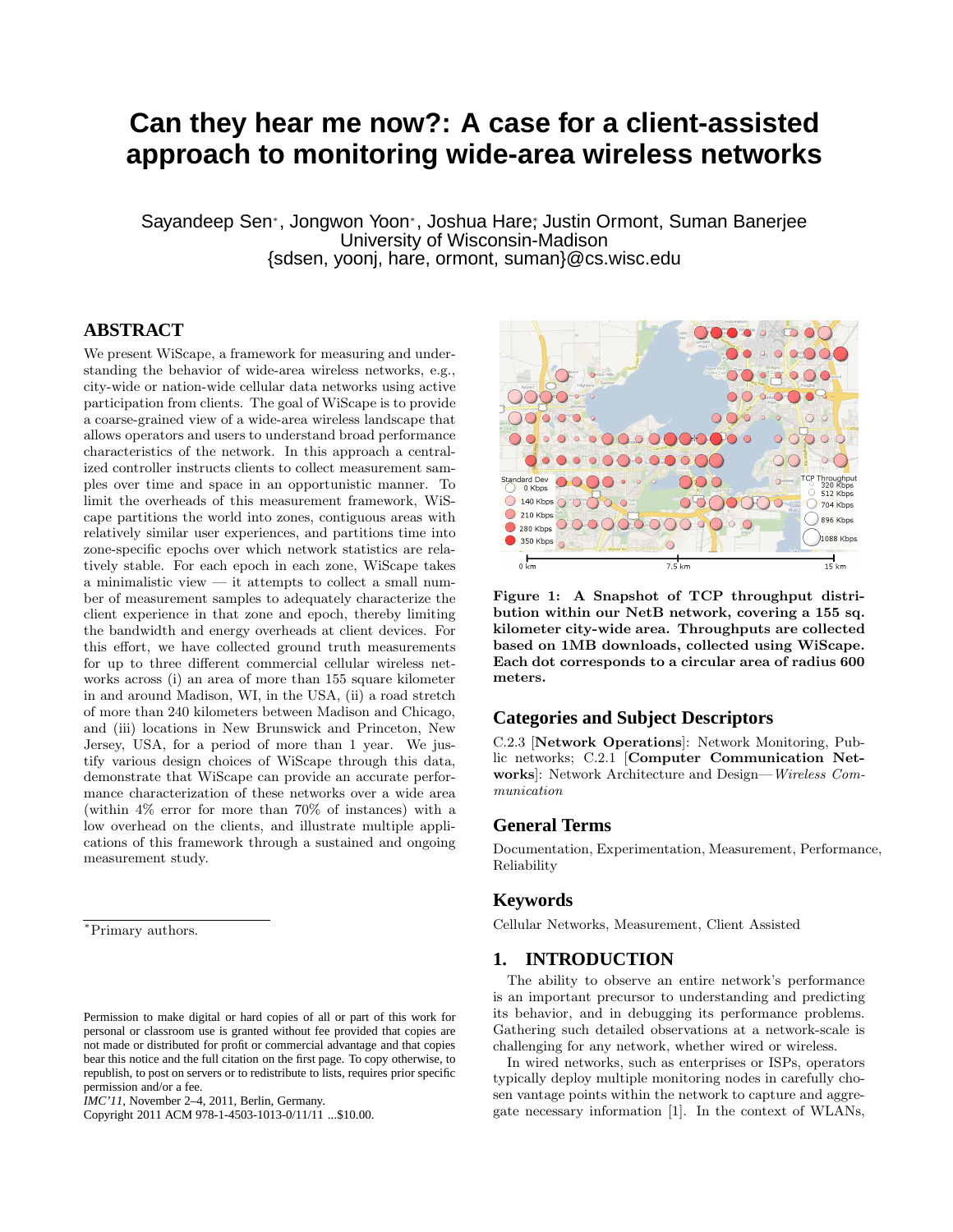multiple early efforts emulated these wired approaches by deploying similar monitoring nodes in the wired part of the network [2]. However, wired-only observations fail to capture the impact of location-specific RF characteristics. Hence, more recent WLAN monitoring efforts, e.g., Jigsaw [3], chose to deploy numerous wireless sniffers across an entire physical space, e.g., a campus building. While deployment of such a widespread wireless monitoring infrastructure is still feasible in building-wide settings, the logistics of densely deploying and managing such infrastructure is impractical when the wireless networks are significantly larger in scale. In particular, it is virtually impossible to densely deploy wireless sniffers to monitor the performance of a city-scale or a nation-scale cellular data network.

In this paper, we examine a different solution for monitoring and measuring such large-scale wireless networks, one that leverages the potential assistance of a large number of clients. More specifically, we present WiScape, a framework to characterize the wireless landscape, using data collected from three commercial cellular data networks over more than one year across large regions: (i) more than 155 square kilometers in and around Madison, WI, in the USA, (ii) a road stretch of 240 kilometers between Madison and Chicago, and (iii) targeted regions in the cities of New Brunswick and Princeton in New Jersey, USA. Figure 1 presents a snapshot of some of our measurement data collected from one of the monitored cellular networks across Madison, WI. The figure partitions the entire area into coarse-grained zones (each zone is a 0.2 sq.km.), with only a sampled subset of zones shown, and the size of the circles represent the average values of the TCP download throughputs (the shade of the circle represent the variance of throughput samples).

In this paper, we also demonstrate, via experimentation, how network operators and users (applications) can benefit from data accumulated by the WiScape framework. For instance, in our experiments we found that a network operator can use WiScape to easily identify significant changes in user experiences within their own network, while an application such as MAR [4] (which uses multiple cellular network interfaces to provide aggregated wireless bandwidth into vehicles) can improve its own performance by up to 41% by leveraging WiScape collected data. Finally, an approach such as WiScape can potentially serve as a performance watchdog and can provide a neutral view of different commercial wireless networks over time and space.

## **Client-assisted monitoring in WiScape**

Cellular data networks nationwide are placing increasing emphasis on performance, mobility and wide-area coverage. As these networks attempt to provide ubiquitous connectivity to large geographic areas, operators continue to seek better tools to observe network performance at all locations. Each network operator sends out its RF monitoring trucks during initial deployment of cellular towers and periodically after that to various neighborhoods. Occasionally, if the operator receives a large volume of consumer complaints of network performance from a certain area, they would also conduct additional RF surveys at those specific locations [5]. Each such RF survey is quite labor-intensive.

Furthermore, user complaints are unlikely to capture a vast majority of network performance issues that occur. Users often only complain when a problem is particularly serious

and persistent, causing major disruptions to the user over a long period of time.

In WiScape we propose to measure the network's performance, as perceived by the clients and through the help of clients. More specifically, in this approach diverse mobile clients measures network properties based on instructions from a central controller to map out the performance across the entire network. Since the clients are naturally mobile, they are perfectly positioned to monitor the network performance from various vantage points. If implemented successfully, this approach can mitigate significant costs that operators might otherwise have to incur in order to collect data of the same level of richness and detail. In addition, such an approach provides us with unique data from the client's point of view, which is not available otherwise.

This high-level idea is actually a fairly common one and different variants of it have been referred to as crowd-sourcing, war-driving, and participatory sensing. Such approaches have been used to collect locations of WiFi APs worldwide, and have been proposed in various types of health-related applications (air pollution, audio noise level, and radiation exposure monitoring across a city), as well as social interactions (detecting presence of friends nearby) [6, 7]. In the wireless setting, there are now ongoing efforts that attempt a similar approach to collect performance data of different cellular networks. Examples include RootWireless [8] a company that distributes mobile phone applications that collect measurements from volunteers to generate coverage maps of cellular operators, the 3gtest application from U Michigan [9] and AT&T's "Mark the Spot" iPhone application that allows iPhone users to record the location of where a phone call was dropped.

While the main idea is relatively simple, the core technical challenge in designing an effective, scalable, and useful system lies in its ability to manage the volume of measurements required and the manner in which measurement tasks can be coordinated across multiple clients. We comment on this issue next.

WiScape approach and usage scenarios: In a clientbased monitoring system, if all clients are requested to collect performance measurements all the time, the volume of such measurement traffic could prohibit useful activity in the network. Such an effort could also place a significant burden on the client devices leading to quicker depletion of the limited battery power of these devices. Therefore, the key in designing a client-based monitoring infrastructure is to ensure that the volume of data collected is low, yet is adequate to present the operators and users with a broad understanding of network performance. At the same time, since this approach is able to collect measurements only from specific locations clients are available at any given instant, the number of measurement samples available from any arbitrary location and at any desired time is likely to be quite sparse, often zero, and hence not statistically significant. Therefore, in WiScape we need to aggregate collected measurements from clients, both in time and space so that it is statistically significant for observations.

Burdened by above considerations, we partition the world into zones (around 0.2 sq. km. each) and time in each zone into epochs (a few tens of minutes). We define zones such that measurements within each zone have relatively low variance most of the time. We define epochs such that statistics across multiple consecutive epochs of the same zone have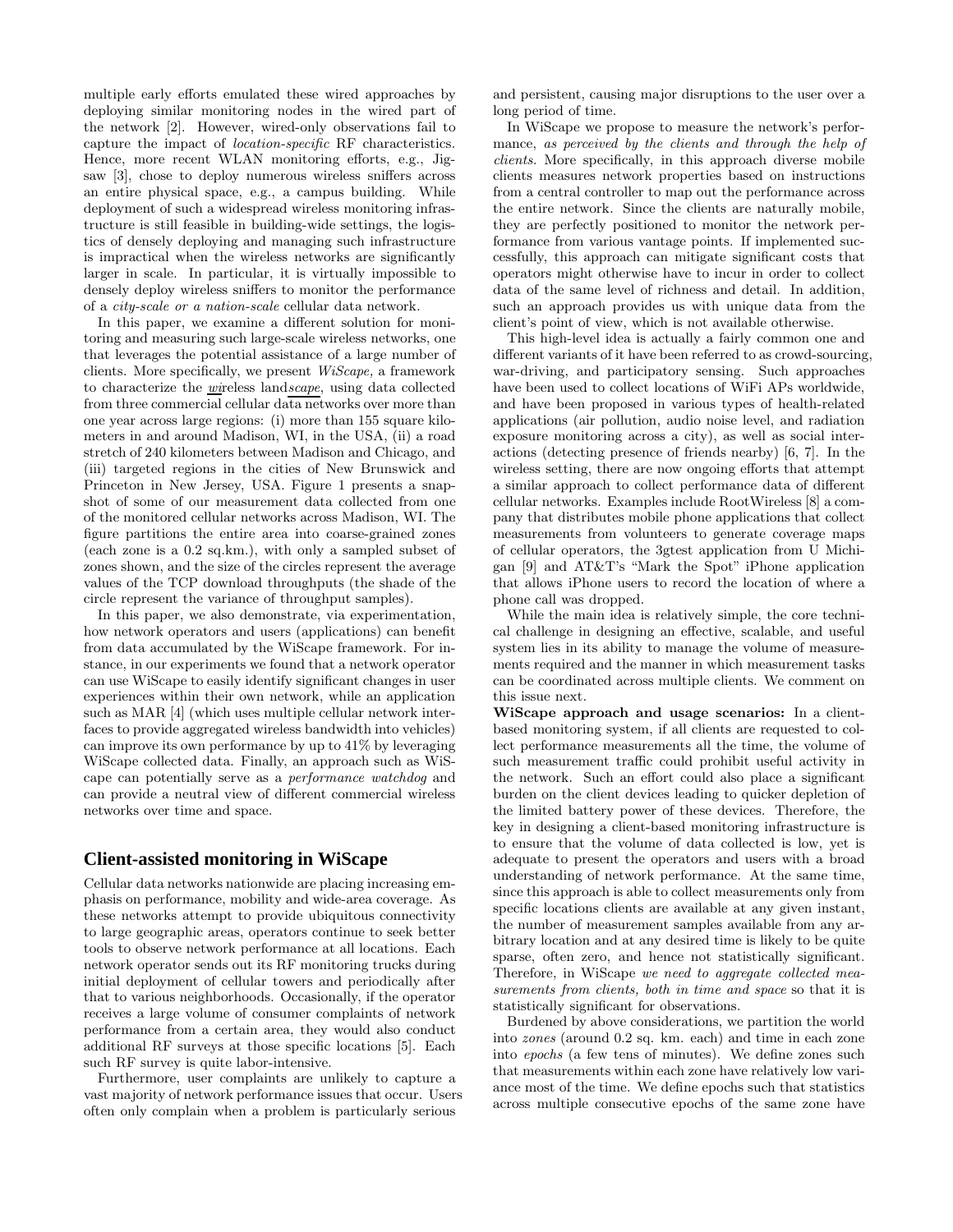low variance. (Note that epochs may have smaller durations in zones with rapidly changing performance observed by clients.) In other words, each epoch for each zone is the smallest time-space granularity that WiScape attempts to accurately estimate to provide a stable measure. Based on our models, we require around 100 measurement samples to estimate network layer performance of each epoch of a zone, such as throughput, delay, loss, and jitter. We believe for most zones this measurement volume is easy to obtain, especially for zones in dense urban areas with many users. which often require greater attention from network operators.

The nature of data collection in WiScape also dictates the type of its use. Given our intent of collecting a small amount of data, WiScape will miss many of the short-term and transient variations, e.g., as a result of sudden burst of active users arriving in a given location and then disappearing within a few minutes. However, any persistent network behavior (persistent in the order of an epoch, typically tens of minutes) will be captured by our system quite accurately. We show this through multiple examples in Section 4. An interesting such example was WiScape's detection of  $4\times$  increase in latencies in a specific zone of two cellular networks in Madison, encompassing the UW-Madison football stadium, for nearly 3 hours on a football Saturday when nearly 80,000 people packed into the stadium for the game.

In the rest of the paper, we explain how we designed the WiScape framework through detailed measurements and statistical analysis of the data and make the following key contributions:

- We establish the feasibility of client-assisted monitoring of wide area wireless networks by carrying out extensive measurements over a duration of more than 1 year, spanning a geographical area of more than 155 sq.km. across multiple cities, a long road stretch of 240 k.m. and across three 3G cellular networks. Traces used for the paper will be made publicly available through CRAWDAD [10].
- We design and implement WiScape a monitoring system that bins measurements into epochs and zones and collects a relatively small number of measurements per epoch per zone. We establish appropriate parameters for epochs, zones, and the number of measurement samples through detailed data collection, analysis, and experimentation.
- We demonstrate the benefits of WiScape through multiple simple use cases: (i) to quickly detect somewhat persistent changes to network behavior and alert network operators of need to perform detailed investigations of such changes, (ii) to apply WiScape collected data to improve the performance of multi-network applications like MAR and "multi-sim."

In the next section, we present some details on our measurement and data collection efforts used designing and evaluating different aspects of WiScape. Subsequently, in Section 3, we present the overall design of WiScape including related validation. In Section 4 we demonstrate some uses of data collected by WiScape, and finally discuss related work and present our conclusions in Sections 5 and 6 respectively.

## **2. PRELIMINARIES**

Our measurement setup consists of a measurement coordinator running on a desktop in our university laboratory, with well provisioned connectivity to the Internet, that periodically requests and collects measurements from different client devices (based on Windows and Linux platforms). In our measurements, we have gathered data from three different cellular networks with nation-wide footprints, referred to as NetA, NetB, and NetC $^{-1}$ . The data collection process has been ongoing in multiple stages for more than one year now (Table 1) and different clients in our measurement setup had different capabilities and characteristics as discussed next.

Data collection process: While we have collected measurement data for both uplink and downlink, in this paper, we focus on the downlink direction. This is motivated by the observation that most of data traffic is downlink. Our data collection has been done using multiple platforms, some of which are mounted on vehicles (public transit buses in Madison, intercity buses, as well as nodes mounted on personal vehicles), while others are static.

Wide-area: The spatially biggest datasets are labeled Standalone and WiRover. The Standalone dataset was collected using up to five public transit buses in Madison, covering an approximate area of 155 sq. kilometer in this city. Linuxbased measurement nodes equipped with a single cellular network interface (NetB ) were mounted on these buses for data collection. These public transit buses typically run from 6am to midnight and each particular bus gets randomly assigned to different routes each day. Even in a single month, this set of buses is able to cover a significant fraction of Madison and its neighboring cities. The WiRover data collection process is the newer incarnation of the Standalone process, in which all of these bus-mounted nodes now are equipped with two network interfaces (NetB and NetC ), and provide free WiFi service to bus passengers using the multi-network setup [13]. In addition to the public transit buses of Madison, we also placed additional nodes on two intercity buses between Madison and Chicago, a distance of more than 240 kilometer. Over time, these buses generated multiple measurement values for each location along this path stretch. We have not evaluated if any bias was introduced by the relatively periodic nature of bus routes on the collected data.

Spot: The vehicular data cannot provide us with long running contiguous measurements. To study cellular network performance over a longer timescale, we selected some additional indoor locations to continuously collect data for up to 5 months. These included multiple locations in Madison, WI, and Princeton and New Brunswick, NJ. We describe our criteria for selecting the specific locations in Section 3.1. These datasets provide a more detailed and fine-grained view than is possible using with the vehicular collection methods of our Wide-area data. We apply these datasets to understand network performance over time for a given static location as will be demonstrated in Section 3.2.1.

Region: This consists of multiple datasets: Proximate-WI, Proximate-NJ, and Short segment. The two Proximate

<sup>&</sup>lt;sup>1</sup>Since our goal for this paper currently is to explore a measurement framework, and *not* to answer which of these networks perform best or worst in different locations, we did not find it useful to reveal the identities of these nation-wide cellular providers.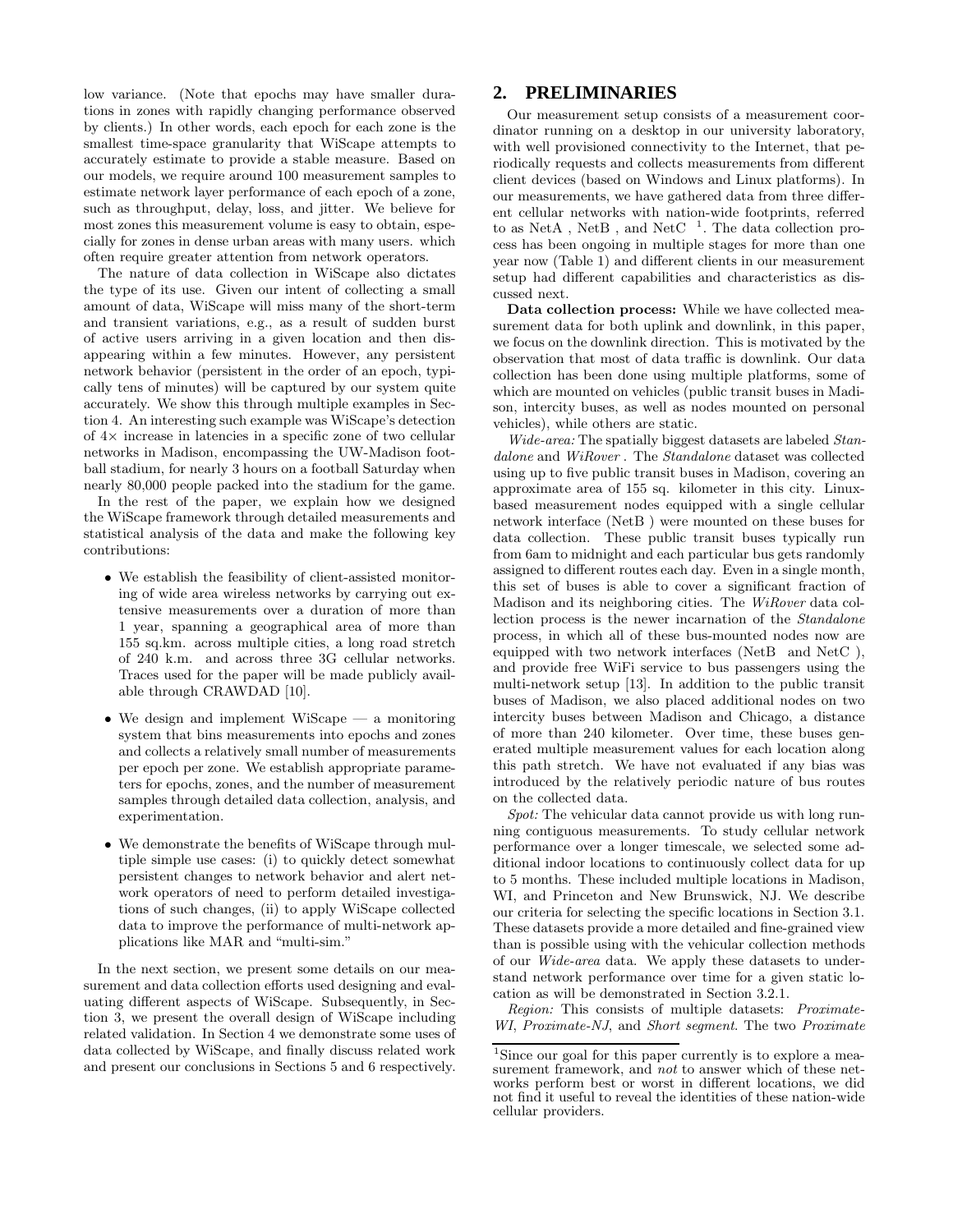| <b>Networks</b>    | NetA<br>NetB<br>${\rm NetC}$                                                                                                                                       | GSM HSPA [11], Uplink $(\leq 1.2Mbps)$ , Downlink $(\leq 7.2Mbps)$<br>CDMA2000 1xEV-DO Rev.A [12], Uplink ( $\leq$ 1.8Mbps), Downlink ( $\leq$ 3.1Mbps)<br>CDMA2000 1xEV-DO Rev.A [12], Uplink $(< 1.8Mbps)$ , Downlink $(< 3.1Mbps)$ |  |  |  |
|--------------------|--------------------------------------------------------------------------------------------------------------------------------------------------------------------|---------------------------------------------------------------------------------------------------------------------------------------------------------------------------------------------------------------------------------------|--|--|--|
| Hardware           | Server                                                                                                                                                             | 3 Desktops with well provisioned wired Internet connection                                                                                                                                                                            |  |  |  |
|                    |                                                                                                                                                                    | Client   3 Laptops with 3 cellular data cards $\&$ GPS                                                                                                                                                                                |  |  |  |
|                    | Transport protocol (TCP/UDP), Transmission duration (10sec $\sim$ 5min)<br>Inter packet delay (1msec $\sim$ 100msec, adaptively varies base on available capacity) |                                                                                                                                                                                                                                       |  |  |  |
| Measurement params |                                                                                                                                                                    |                                                                                                                                                                                                                                       |  |  |  |
|                    | Download size (200 and 1200Bytes for UDP, $100By$ tes $\sim$ 2048Bytes for TCP)                                                                                    |                                                                                                                                                                                                                                       |  |  |  |
| Params logged      | Packet sequence number, Receive timestamp, GPS coordinates                                                                                                         |                                                                                                                                                                                                                                       |  |  |  |

| Group               | Name           | Span                             | Months | <b>Nets</b> | Location                     |
|---------------------|----------------|----------------------------------|--------|-------------|------------------------------|
|                     | Static-WI      | 5 locations                      |        | A, B, C     | Madison, WI                  |
| Spot<br>$Static-NJ$ |                | 2 locations                      |        | <b>B. C</b> | New Brunswick, Princeton, NJ |
|                     | $Proximate-WI$ | Vicinity of the static locations | -5     | A, B, C     | Madison, WI                  |
| Region              | $Proximate-NJ$ | Vicinity of the static locations |        | <b>B. C</b> | New Brunswick, Princeton, NJ |
|                     | Short seqment  | 20 km road stretch               |        | A, B, C     | Madison, WI                  |
| Wide-area           | WiRover        | 155 sq.km. city-wide area        | -6     | <b>B. C</b> | Madison, WI                  |
|                     |                | and a 240 kilometer road stretch |        |             | and Madison to Chicago       |
|                     | Standalone     | 155 sq.km. city-wide area        | 11     | в           | Madison, WI                  |

Table 2: Different data sets and details of locations. All measurements used TCP and UDP flows, except Standalone which used ICMP pings instead of UDP flows.

datasets were collected in neighborhoods close to the previously selected Spot locations. All three datasets consist of targeted measurement data to understand the feasibility of composing infrequently collected measurement samples from multiple (and potentially diverse) sources for estimating network performance, as will be seen in Section 3.3. These measurements were collected using client devices placed inside personal automobiles and regularly driven over fixed routes.

All of our measurements reported in this paper were collected using laptops or single-board computers equipped with different models of cellular modems (some were USB-based and others were PCMCIA).

Measurements collected: The Spot measurements and Region measurements collected a specific set of performance metric over three cellular networks, including TCP and UDP throughput, UDP packet loss rate, application level jitter measured in terms of Instantaneous Packet Delay Variation (IPDV) [14], application level RTT, and ICMP-level RTT (NetB only).

For the WiRover dataset, throughput measurements were not conducted as they would had affected the network performance experienced by the clients of the WiRover system. Hence, we only collect latency measurements using UDP pings, roughly 12 pings a minute. Details regarding measurement settings for each dataset are summarized in Table 2 and Table 1.

Effect of vehicular mobility on measurements: In our effort to collect measurements from a vast region over sustained durations, we were forced to utilize vehicles traveling at varying speeds. To understand the effects of the vehicular speeds on our data we analyzed the distribution of RTT latency (UDP ping test) as a function of vehicular speed for the zones in our *WiRover* dataset in Figure 2(a). As can be seen from the plot, there was very limited correlation (correlation coefficient mostly close to zero) between the latency and the vehicle speed. We also plot the CDF of the correlation coefficients which were measured from each zone in Madison and on the path from Madison to Chicago in Figure 2(b). The plot shows that 95% of zones had little correlation (0.16) between the speed of vehicle and latencies observed, for typical vehicle speeds ranging from 0 km/h to

120 km/h. The absence of a correlation between the speeds at which these measurements were collected assures us that our datasets are representative of cellular network performance, which are independent of (typical) vehicle speeds.

## **3. DESIGN OF WISCAPE FRAMEWORK**

In this section we describe the design of WiScape. Figure 3 summarizes the flow of this section. First, we analyze our Wide-area datasets to characterize the performance of cellular networks over a large spatial region to determine if data is aggregatable in space. In Section 3.1 we use these datasets to determine the appropriate size of zones for our measurement framework. In Section 3.2 we use our Spot and Region datasets comprising of measurements collected at finer time scales to analyze the performance variations of the three cellular networks at fine-grained and coarsegrained time scales at multiple locations. In Section 3.3.1 we determine the number of measurement samples necessary to determine the bandwidth at a zone with certain degree of accuracy. Then in Section 3.2 we determine the frequency with which the measurements should be repeated. Finally, in Section 3.3 we analyze our Region dataset to ascertain the feasibility of carrying out client-sourced, coarse grained performance estimation for cellular networks, involving multiple clients.

#### **3.1 Aggregation in space (zones)**

As it is not feasible to blanket monitor a entire widearea wireless network we must aggregate data into spatial zones. We desire zone sizes which are small enough to ensure similar performance at all locations inside the zone but big enough to ensure enough measurement samples can be collected for each zone to properly characterize the network's performance. For this purpose we analyze the variation of TCP bandwidth measurements for NetB collected in Standalone dataset across city locations by dividing them into circular zones of radius varying from 50 to 750 meters in steps of 100 meters. We have not experimented with other shapes of zones.

In Figure 4 we plot the CDF of relative standard deviation (standard deviation of samples/mean of samples) for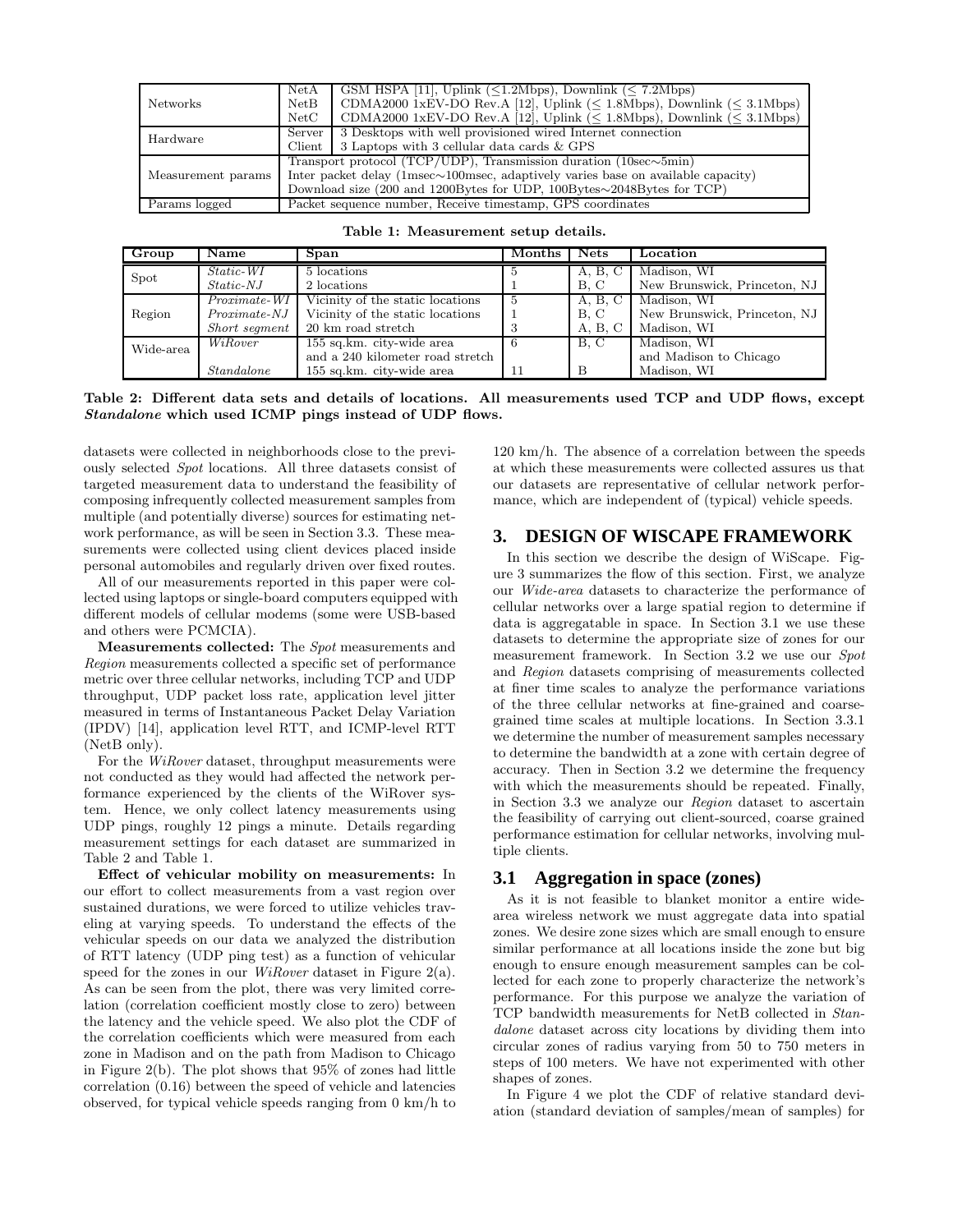

(a) WiRover: Vehicle Speed (vs) Network latency



(b) WiRover: CDF of Correlation Coefficient

Figure 2: Latency is weakly correlated with typical vehicular speeds. In Figure  $2(a)$ , the latencies are mostly around 120 msec, with no observable trend with increasing speeds. In Figure 2(b), the CDF of correlation coefficient between latency and vehicular speed is less than 0.16 in 95% of zones.

all zones, for which we have at least 200 samples per week over the duration of the measurement study. The left most curve corresponds to zone size of 50 meters while the right most curve corresponds to zone size of 750 meters. Furthermore, the relative standard deviation of for 80% of the zones is around 2.5% for zones with radius of 50 meters and 7% for zones with radius of 750 meters<sup>2</sup>. The increase can be explained by the change in terrain conditions across bigger zones. As can be seen from the plot, despite increasing zone radius the relative standard deviation tends to vary only slightly. We pick a zone radius of 250 meters as 80% of the zones with 250 meter radius have relative standard deviation less than 4% and 97% of zones have a relative standard deviation of 8% or lower. The low relative standard devia-



Figure 3: The flow of text in Section 3, describing the design choices made in WiScape.



Figure 4: CDF of relative standard deviation of TCP throughput across a cross-section of the city with NetB as a function of increasing zone radius.

tion, implies that the characteristics of locations inside the zone are mostly similar.

We find that the TCP throughput does not vary significantly for the cellular network. Specifically, we note that 80% of zones have a relative standard deviation between 2% and 8% regardless of zone size. Moreover, less than 2% of the zones have a standard deviation of 15% or higher. Based on the above observation we selected representative zones with overall performance variability for NetB that was between 2% and 8% and zones with TCP throughput variability of the other two networks that was less than 15%. These representative zones are used for our Spot data collection, as seen in Section 3.2.

We also examined data from WiFi-based networks as reported by others (GoogleWiFi [15], RoofNet [16] and us (MadCity Broadband [17]) in prior work on how throughput measurements for cellular networks might compare to that of such WiFi-based networks. Such prior work report high and sudden variations in achievable throughputs in the WiFi networks, often due to the use of unlicensed spectrum, random access nature, and the characteristic of the spectrum

<sup>&</sup>lt;sup>2</sup>In Figure 1, some zones have a relative standard deviation greater than  $0.3$  (mean = 1080 Kbps, dev = 350 Kbs). These zones in Figure 1 correspond to regions with very few samples (less than 200 hundred samples) and hence are not considered while plotting Figure 4.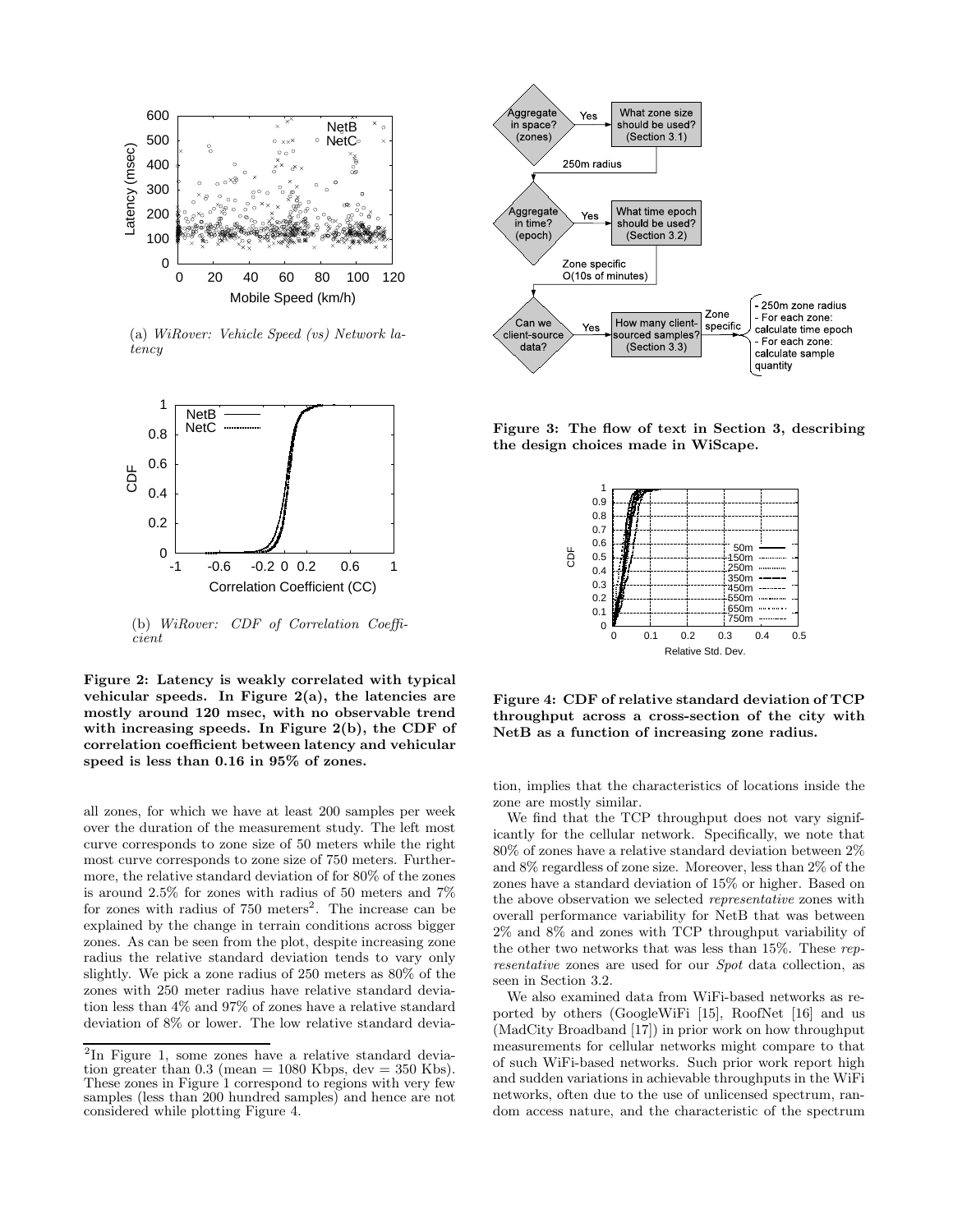itself. This is contrast to the more coordinated access methods and the licensed nature of the cellular spectrum that provides some performance stability across epochs as defined above. Hence, epochs in WiFi system are likely more difficult to define than compared to these cellular systems. The low degree of variability in cellular performance is the motivation for exploring the feasibility of estimating cellular data network performance using a small number of measurements.

A closer look: To understand the stability of measurements within individual zones, we use the Static and Proximate datasets. As noted in Section 2, data for our Proximate dataset was collected by driving around in a car within a 250 meter radius from corresponding Static dataset locations. The Proximate dataset, provides us with network performance measurements from multiple locations in close vicinity of the locations in Static. The measurements in Proximate dataset are, thus, representative of the kind of measurements we can expect to gather from a real deployment of WiScape system. The data for Proximate dataset was collected for each zone over a span of 5 months in Madison and 1 month in New Brunswick. In the rest of this section, we present results for a single zone from Madison and one in New Brunswick and omit the results for the remaining five static locations. We examine how the average throughput measured from Static subset relates to the throughput measurements from the corresponding Proximate measurements.

We present the average and standard deviation for the Static and corresponding Proximate measurements in Table 3. From the table we note that the client sourced measurements form a reasonable approximation of the expected performance at a given location. We observe that the average UDP throughput of NetB-WI for the ground truth and the client sourced UDP traces are 876 Kbps and 855 Kbps respectively, where the percentage of error is less than 1%. The observation holds true even in case of representative zones from New Brunswick which has higher degree of performance variation compared to zones in Madison.

The jitter values reported in the Proximate dataset are also close to 7 msec for NetA-WI which matches the corresponding Static dataset jitter value shown in Table 3. Similarly, the jitter for NetB-WI and NetC-WI are around 3 msec in the Proximate dataset which again matches the Static jitter value of the two networks at the location, as shown in Table 3. We also have noted the same behavior for NetB-NJ and NetC-NJ whose jitter values are 2.8 msec and 1.6 msec respectively. From the above results we find that measurements collected across multiple locations within a zone are close to each other.

Summary: We choose a radius of 250 meters for zones as 97% of such zones in Madison have low (8%) relative standard deviation for TCP throughput for NetB .

## **3.2 Aggregating in time (zone-specific epochs)**

We analyze data from *Spot* dataset to understand the performance of the three cellular networks over different granularities of time. As noted in Table 2, the Spot data was collected at five distinct locations in Madison and two locations in New Jersey, for all three networks, to characterize the performance of the cellular networks at a fine granularity. In particular we study coarse (30 minutes) and fine (10 seconds) time scale variations of different performance parameters such as throughput, loss rate etc. and in Section 3.2.2 we explain the mechanism for calculating the epoch duration for the monitored zones.

#### *3.2.1 Performance at different time granularities*

We look at Spot data measurements to characterize the performance variability of cellular networks. We present data from two representative locations, one in Madison and another in New Brunswick where the relative standard deviation (standard deviation/average) of any of the parameters (TCP and UDP throughput, Jitter, Loss rate) was less than 0.15, for the entire monitored duration. The highest relative standard deviation of 0.15 was observed for TCP throughput at both locations. We observed similar properties for the other four measured locations in Wisconsin and one other location in New Jersey, but do not present them in this paper for the sake of brevity.

Coarse time scale: We present the average throughput, jitter, and error rates, averaged in 30 minute bins collected in Madison and New Brunswick in Figure 5(a,b,c,d) and 5(e,f,g,h) respectively. As can be seen from Figure 5, for the selected location in Madison, the NetA network on an average offers throughput benefit greater than 50% for both TCP and UDP over the worst performing network. We also find that the variance in throughput across all three networks over the entire duration is less than 0.15 of their long term average. Moreover, all three networks have a packet loss rate less than  $1\%$  with a very low variation (Figure 5(d)). We find from Figure 5(c) that the jitter is around 3 msec for NetB and NetC networks while it is around 7 msec for the NetA network.

For the location in New Brunswick, looking at Figure 5(e,f), we find that the TCP and UDP throughput for NetB and NetC has higher variability than the location in Madison. Although the overall variation is still lower than 0.15. Akin to the location in Madison, both networks have low jitter (less than 3 msec) and packet loss (less than 1%).

Fine time scale: In Table 4, we present the standard deviation for throughput, jitter, and loss rate calculated for 10 seconds bins and 30 minute bins for all three networks for both locations, to compare and contrast the network characteristics at fine time scales with coarse time scales.As can be seen from the table, the standard deviations over coarse and fine timescales vary significantly. For example, at the location in Madison, the standard deviation of TCP throughput is 211 Kbps at coarse timescales, whereas it is around 377 Kbps at finer timescales, a difference of 159 (377-211) Kbps. Similar observations can be drawn for other metrics across all the networks. This difference in standard deviation is expected as 30 minutes is a large duration of time which can hide large fluctuations in performance. We can make similar observation for the measurements collected at the location in New Brunswick. The high degree of variation at short time scales effectively rules out the use of small and infrequent measurements to estimate performance.

Finally, given the relatively low overall jitter (less than 10 msec) and no losses in the networks, we desist from presenting further jitter and loss performance results for the sake of brevity.

#### *3.2.2 Calculating zone specific epochs*

To determine the zone specific epoch duration, we need to determine the granularity of time over which a given met-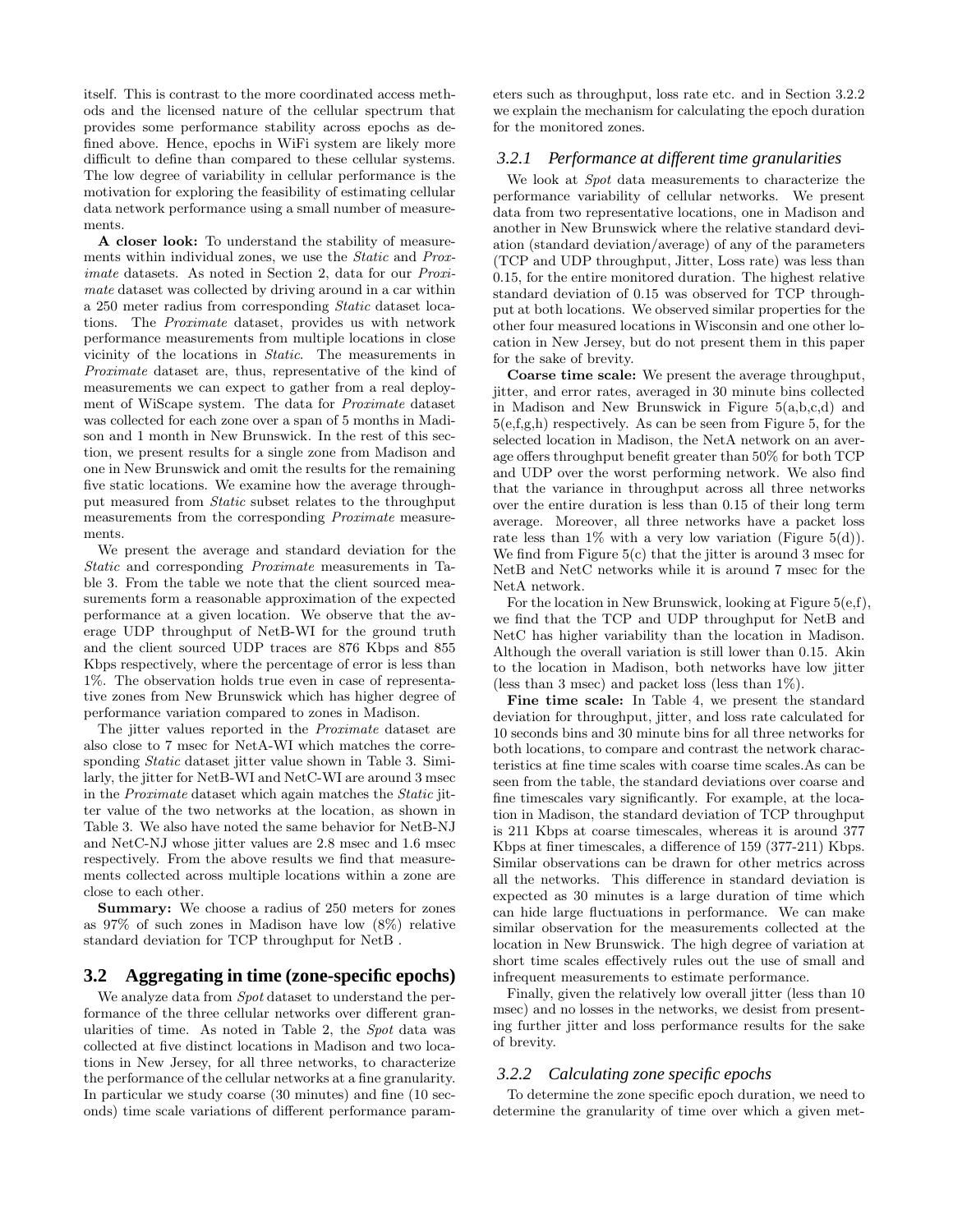

Figure 5: CDF of long term (30 min) average data. Plots (a)-(d) correspond to a location in Madison and (e)-(f) correspond to a location in New Brunswick. The variation in throughput across all the networks at two locations is below 15%. Location in New Brunswick shows higher variance in throughput. The average and variation of both jitter and loss are low across all locations.

|                   | $NetA-WI$               |                         | $NetB-WI$   |              | $NetC-WI$    |             | $NetB-NJ$                  |                          | $NetC-NJ$  |                         |
|-------------------|-------------------------|-------------------------|-------------|--------------|--------------|-------------|----------------------------|--------------------------|------------|-------------------------|
|                   | $\operatorname{Static}$ | Proximate               | Static      | Proximate    | Static       | Proximate   | Static                     | Proximate                | Static     | Proximate               |
| TCP<br>(Kbps)     | 1242<br>(196)           | 1266<br>$^{\prime}180)$ | (63)<br>845 | 827(82)      | 1067<br>61 ( | 1005<br>78  | (222)<br>$1\overline{49}4$ | 1549 (<br><sup>196</sup> | 1850 (201  | 1869(159)               |
| UDP<br>(Kbps)     | 1241<br>(101)           | 1257<br>135)            | 867<br>(67) | 855<br>(89)  | 1017(62)     | 962<br>(72) | 1690<br>(290               | 1748 (248)               | 2204 (221) | $\overline{2245}$ (166) |
| Jitter (<br>(msec | .4(0.4)                 | 8.5(0.6)                | 3<br>1.61   | (1.6)<br>5.4 | 3.4<br>,1.2  | 5.6(2.4)    | 2.8<br>. L.5)              | 2.8<br>(0.9)             | 1.6(0.9)   | $1.\overline{5}$ (0.6)  |
| Loss $(\%)$       | $\sim$ U                | $\sim 0$                | $\sim$ 0    | $\sim$ ()    | $\sim 0$     | $\sim 0$    | $\sim$ ()                  | $\sim 0$                 | $\sim$ ()  | $\sim 0$                |

Table 3: Table showing the closeness average and standard deviation (in parentheses) of different nearby locations (Proximate dataset) from the same zones for each network.

ric is stable. A metric should be estimated for each epoch independently. We use the Allan deviation measure [18] to determine the epoch for which the metric is stable. The Allan deviation is used to calculate the frequency stability of a variable and is defined as the square root of the Allan variance. Allan variance is then defined as the variance between two measurement values formed by the average of the squared differences between successive values of a regularly measured quantity. The sampling period of the measurement also forms a parameter which determines the time granularity at which the Allan deviation is measured. The difference from standard deviation arises from the usage of immediate measurement values to calculate the difference terms, instead, of using the long term mean.

It is mathematically expressed as,

$$
\sigma_y(\tau_0) = \sqrt{\frac{\sum_{i=1}^{N-1} (T_{i+1} - T_i)^2}{2(N-1)}}
$$

Where,  $T_i$  are the averaged measurement values collected at time instance  $i$  and  $N$  is the total number of available measurement values. A low Allan deviation implies that the current values do not differ much from the previous values. In contrast, large Allan deviation would signify that the coherence of the measured metric is changing.

We present the Allan deviation of UDP throughput at the two zones for the NetB network using the Proximate dataset in Figure 6 as an example. In the figure, the xaxis of the plot represents the periodic burst duration while the y-axis represents the corresponding Allan deviation. We find that, for the zone in Madison, Allan deviation becomes the lowest around a time duration of about 75 minutes. This value is higher (mostly greater than 0.5) at both smaller and larger values. For the zone in New Brunswick we find that Allan deviation is lowest around 15 minutes. We pick this minimum value of the Allan deviation is the epoch duration for the corresponding zone. Epochs for other metrics can similarly be determined using the above method.

In WiScape, we collect measurements from clients to get stable estimates in each epoch for a zone, re-starting this process as we move from one epoch to the next. Hence, for the representative zone from Madison, the measurement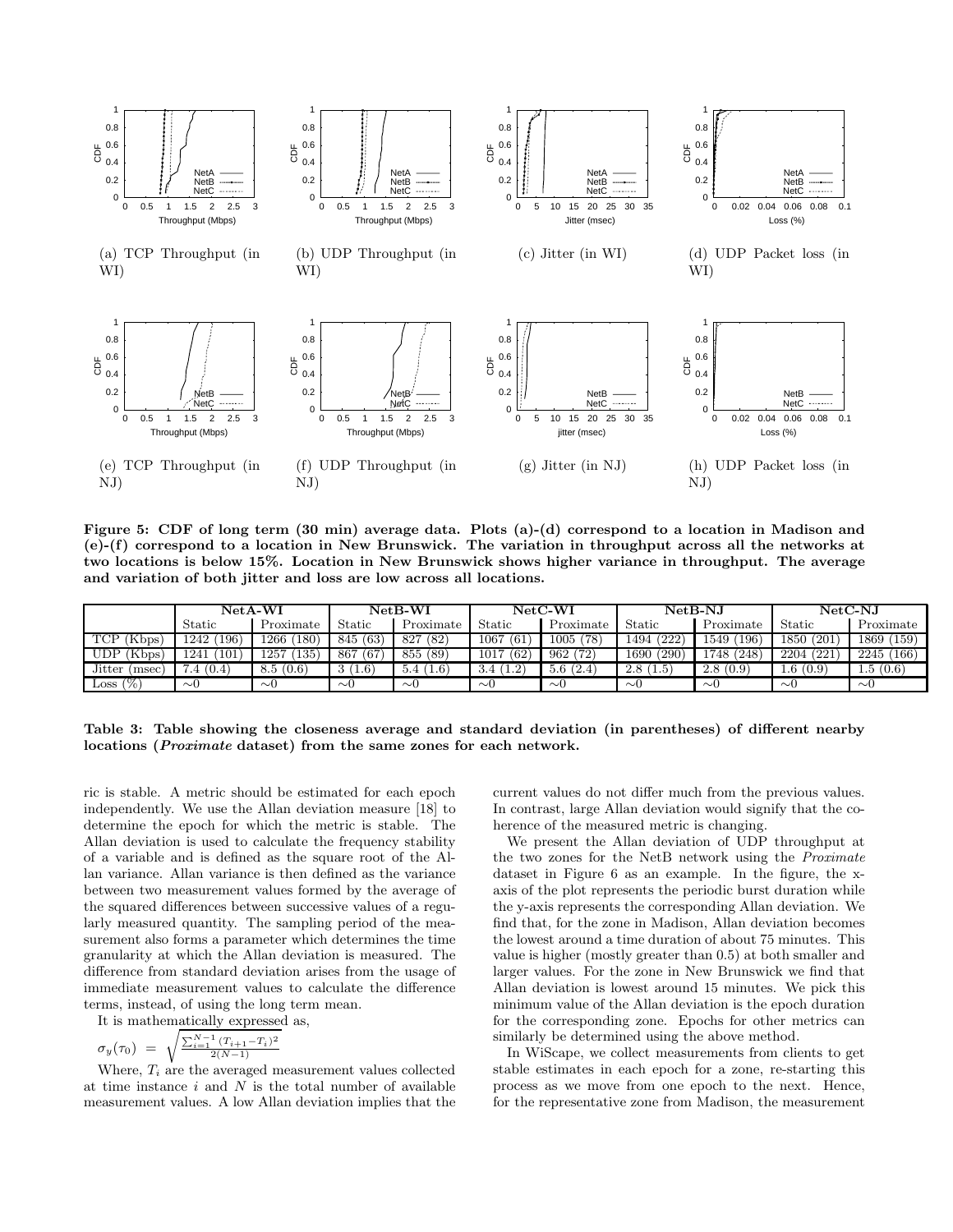|                                      | $NetA-WI$     |          | $NetB-WI$    |          | $NetC-WI$               |          | $NetB-NJ$               |          | $NetC-NJ$               |          |
|--------------------------------------|---------------|----------|--------------|----------|-------------------------|----------|-------------------------|----------|-------------------------|----------|
|                                      | Long          | Short    | $\omega$ ong | Short    | Long                    | Short    | Long                    | Short    | Long                    | Short    |
|                                      | $\rm (30m)$   | (10s)    | $^{'}30m$    | 10s      | $^{\prime}30\mathrm{m}$ | 10s      | $^{\prime}30\mathrm{m}$ | 10s      | $^{\prime}30\mathrm{m}$ | (10s)    |
| $_{\rm TCP}$<br>$_{\rm bDS}$         | 211           | 370      | 33           | 102      | 36                      | 96       | 126                     | 408      | 167                     | 414      |
| $\overline{\rm{Kbps}}$<br><b>UDP</b> | 77            | 241      | 39           | 82       | 38                      | 94       | 153                     | 429      | 182                     | 365      |
| Jitter<br>msec                       | 0.2           | 0.7      | 1.3          | 2.1      | 0.7                     | $1.6\,$  | 0.5                     | 1.6      | 0.5                     | $1.0\,$  |
| %)<br>$_{\rm{Loss}}$                 | $\sim \!\! 0$ | $\sim 0$ | $\sim \! 0$  | $\sim 0$ | $\sim 0$                | $\sim 0$ | $\sim 0$                | $\sim 0$ | $\sim 0$                | $\sim 0$ |

Table 4: Table showing the standard deviation of long term (30 min) and short term (10 sec) data for each network. The standard deviation of short term data is significantly higher than that of long term data.



Figure 6: Allan deviation for UDP throughput measurements at a given zone for NetB using *Proximate* subset traces. For the measured data, the Allan deviation is lowest around 75 minutes, which corresponds to the epoch of the zone.

process repeats every 75 minutes, while for the zone in New Brunswick it repeats every 15 minutes.

Summary: When aggregated at finer time scales (tens of seconds), the network metrics vary significantly more, than when aggregated at a coarser time scale (tens of minutes). Hence, we use the minimum value of the Allan deviation in each zone to determine the epoch of that zone. This value is estimated regularly for each zone.

#### **3.3 Composability of client sourced measurements**

We use client sourcing to collect measurements from different client devices, leading to estimation of network properties for each epoch in each zone. Composability of measurements collected from diverse sources would be feasible only when they are similar (to a certain) extent to one another. In our work, we have only used laptop or single-board computer (SBC) based hardware, each equipped with different cellular modems. This section shows that composability across this class of clients is, indeed, possible. However, composability of measurements from a mobile phone and a laptop equipped with a USB modem may not always work well. This is because a mobile phone, among its other characteristics, has a more constrained radio front-end and antenna system, than a USB modem. Potentially data collected from such devices with different capabilities need to go through a normalization or scaling process. We have not addressed such types of composition in this work. Instead we suggest that we group devices into broad categories — mobile phones, laptops or SBCs with USB or PCMCIA modems, etc., and perform client-assisted monitoring for each individual category separately. Given our experimentation was performed using

laptops and SBCs equipped with cellular modems (as this was the platform used in our wide-area data collection efforts for various practical and logistical reasons), we demonstrate that composability within its category. Future work would require us to re-create some of these results with the mobile phone category as well as as examining techniques for normalization across categories, a significant effort unto itself.

To demonstrate the closeness of client sourced samples to stationary data, we evaluate a) if the probability distribution of the measurements collected at the same location (same GPS coordinates) by different clients at different times within the time epoch are statistically similar to the overall long-term distribution at that location and b) if the probability distribution of the measurement samples collected by different clients at different locations (within a bounded distance) during the same time epoch are statistically similar to the overall long-term distribution at that location. While (a) measures the temporal variability, (b) measures the spatial variability of the measurement samples inside a zone.

We measure the similarity of two probability distribution functions, using the symmetric Normalized Kullback-Leibler Divergence (NKLD) between the data from the Static dataset and the Proximate dataset for a given location. The symmetric NKLD is a measure of the dissimilarity between two distributions.

The Kullback Liebler divergence (KLD) quantifies the relative entropy between two probability distributions which are generated from a common event. The KLD is zero for two identical probability distributions. To rectify the asymmetric nature of the metric we use a symmetric and normalized version of the metric as used in [19]. The normalized symmetric Kullback Leibler metric,

$$
NKLD(p(x), q(x)) = \frac{1}{2} \left( \frac{D(p(x)||q(x))}{H(p(x))} + \frac{D(q(x)||p(x))}{H(q(x))} \right)
$$

where,  $p(x)$  and  $q(x)$  are the two probability distributions based on a common set  $\chi$ .

 $H(p(x)) = \sum_{x \in \chi} p(x) log(1/p(x))$  is the entropy of the random variable x, with probability distribution  $p(x)$ , and,

$$
D(p(x)||q(x)) = \sum_{x \in \chi} p(x)|log \frac{p(x)}{q(x)}|
$$

is the Kullback-Leibler divergence. A small value of NKLD would signify that the two distributions are "close". For our experiments, we take an NKLD value of 0.1 and lower to signify that the distribution of measurements are similar. We plot the KLD distributions for UDP throughput for the NetB network in Figure 7.

Temporal variability of samples: We randomly select two measurement traces of two clients of progressively in-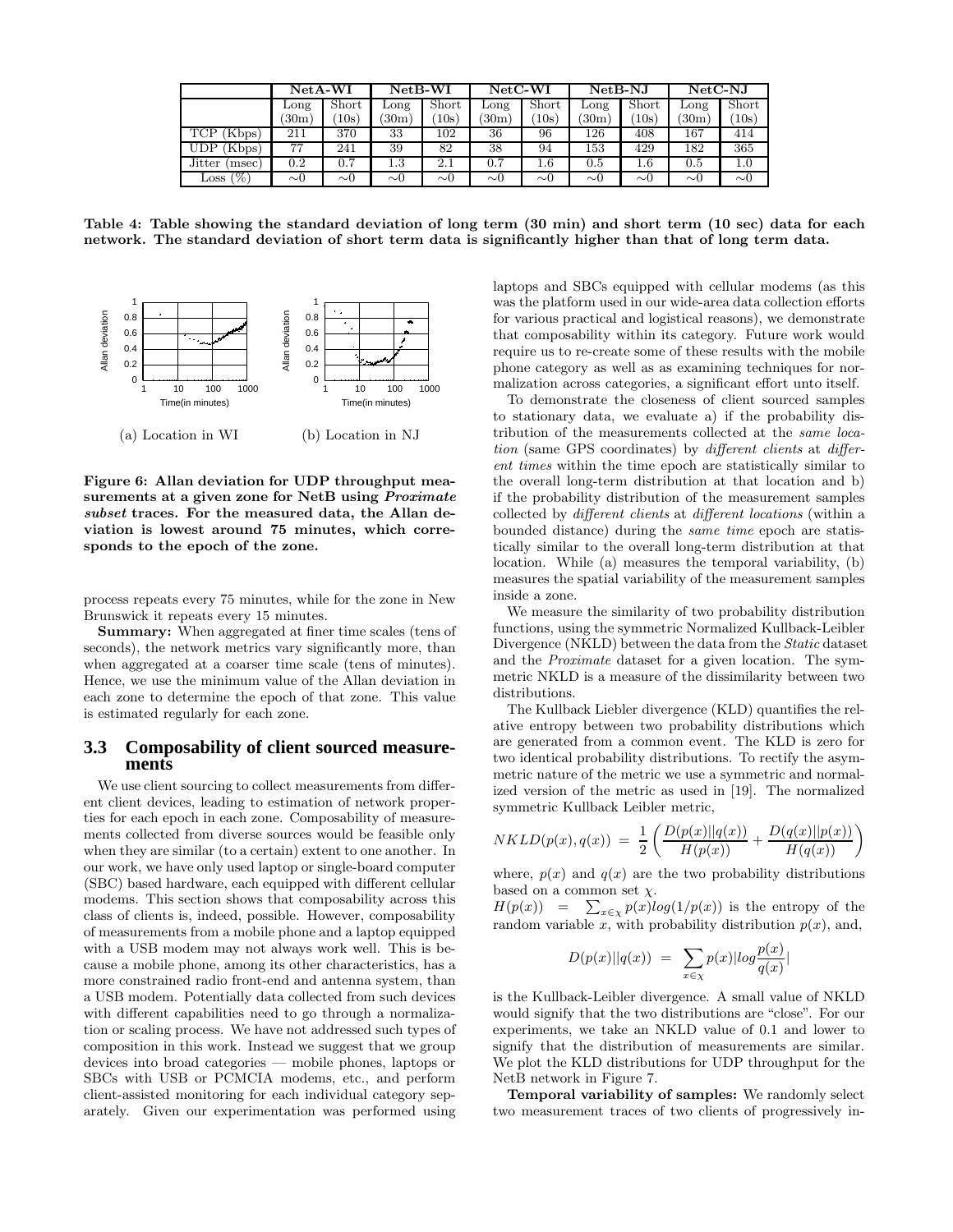

Figure 7: Plot of NKLD for UDP throughput (a) and (c) shows that samples collected at temporally different instances at same location are highly similar, (b) and (d) shows data collected at spatially different locations which are in the same zone are highly similar. Plots (a) and (b) corresponds to location in Madison, Wisconsin, while (c) and (d) corresponds to location in New Brunswick, New Jersey.

creasing time durations with the same GPS coordinates and calculate the divergence of this distribution with the overall distribution consisting of all measurements, this process is repeated across 100 iterations and the average of the NKLD is calculated. We plot the results in Figure 7(a) and Figure  $7(c)$ . We find that for the location in Madison, by the time we have accumulated 50 to 60 samples, the NKLD goes down to a 0.1 signifying that the two distributions are similar to each other. For the location in New Brunswick, we find that the NKLD goes below 0.1 once we have accumulated 80 to 90 samples. Furthermore, the two distributions become similar once we have gathered around 120 samples.

We need higher number of samples in New Brunswick, due to the greater degree of variation of its performance compared to the network in Madison.

Spatial variability of samples: We randomly select locations which are 50-250 meters apart from each other and simultaneously start UDP downloads using two clients at both locations for a duration of 2 minutes. The test is repeated at 10 different locations. We plot the divergence of the distribution of throughput values collected from two locations in Figure 7(b) for Madison and Figure 7(d) for New Brunswick. We find that with 80 and 100 measurements in Madison and New Brunswick respectively the NKLD is less than 0.1. This signifies that by the time we have accumulated around 100 samples at two locations the distribution of such samples becomes similar to one another in both the representative locations.

Based on above results, we conclude that client sourced measurements can be used as a estimator of the ground truth for a zone.

#### *3.3.1 Example: client sourced throughput estimation*

We intend to determine the minimal amount of measurements necessary to estimate the network's performance at a given location with a certain degree of accuracy. In this section, we use throughput estimation as an example. We note that similar methods can be used for client-sourced estimation of other metrics such as jitter, loss and latencies etc..

A lot of research has focused on estimating the available network bandwidth for wired as well as WiFi based networks [20, 21]. In contrast, few studies have concentrated on characterizing the available bandwidth for the cellular

| Network-Location | $\mathbf{U}\mathbf{D}\mathbf{P}$ | TCP |
|------------------|----------------------------------|-----|
| Net A-WI         | 90                               | 60  |
| NetB-WI          | 60                               | 40  |
| $NetC-WI$        | 40                               | 40  |
| $NetB-NJ$        | 120                              | 120 |
| $NetC-NJ$        |                                  |     |

Table 5: Table showing the number of back-toback measurement packets to be sent to estimate TCP/UDP throughput within an accuracy of 97% of the expected value.

networks. Availability of an accurate and efficient estimation algorithm is vital for client-assisted monitoring.

We experimented with two such bandwidth measurement tools: Pathload and WBest [20, 21]. To estimate the accuracy of these tools we take the average of UDP throughput measured over 100 seconds for 10 iterations as the ground truth at that location. We then define relative error as  $E = \frac{X - G_{UDP}}{G_{UDP}} \times 100\%$ , where X is the result from available bandwidth measurement tools (i.e., Pathload or WBest) and  $G_{UDP}$  is the ground truth UDP throughput. In our evaluations we found that neither of the two tools give an accurate approximation. WBest consistently under-estimates the actual bandwidth by up to 70% while Pathload underestimates up to 40%. Similar benchmarking results are also reported in [22]. Hence, we carry out simple UDP downloads over a duration of time to measure the network performance. In the rest of this section, we determine how many such samples should be sent to fairly accurately (∼97%) estimate the network throughput at a specific location. We intend to diagnose the reason behind the estimation inaccuracies for the two bandwidth measurement tools as part of our future work.

How many packets necessary? We revisit our TCP and UDP throughput measurements from our Proximate datasets to determine the minimum number of packets to be collected for attaining a maximum accuracy in estimating the expected performance of a zone.

We select a given number of client collected packets and calculate their average. We then compare it with the ground truth throughput at that instant (calculated as mentioned above). We repeat this process 100 times for a given packet size. We present the number of packets necessary to attain an accuracy of 97% in Table 5. We find that for the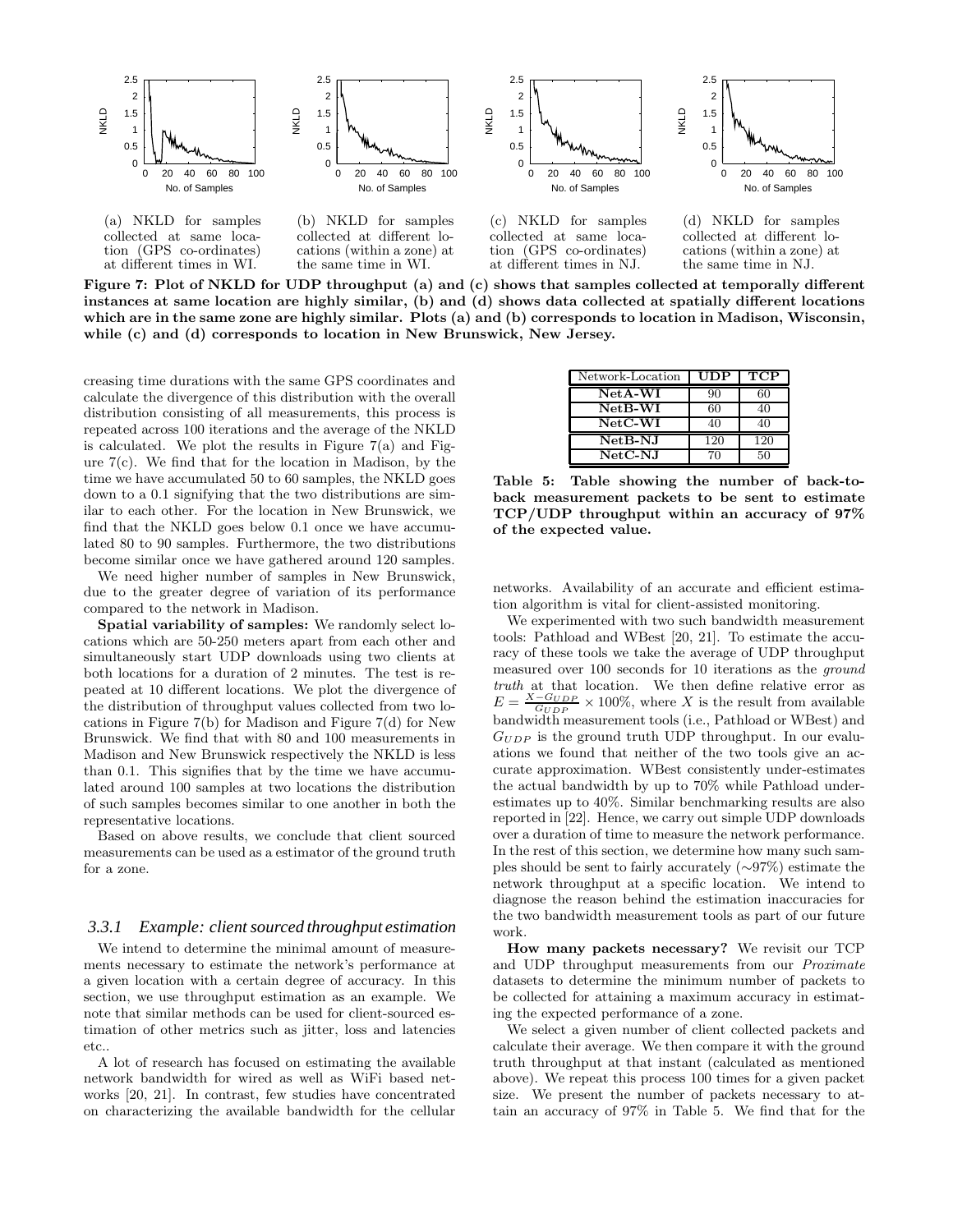

Figure 8: Error of WiScape measurements in comparison to our extensive measurements collected.

zone in Madison, we need 90 TCP packet measurements to obtain an accuracy within 97% of the expected measurement for NetA . From the same table, we can estimate the expected TCP throughput which is within 97% of the expected throughput by collecting as many as 40 back-to-back measurement packets for NetC for both TCP and UDP. The number of packets are marginally higher for NetA as compared to NetB and NetC as the network performance varies more for NetA clients (Figure 5, Table 4).

For the zone in New Brunswick, we find that we need 120 packets for estimating the TCP and UDP performance of NetB network. Whereas, for the NetC network we need to send only 70 UDP and 50 TCP packets back-to-back for a estimation accuracy of 97%.

Summary: We validate that network performance estimation using a small number of measurements collected by different clients inside a zone is indeed feasible. Specifically, we find that for the monitored zone, the distribution of the observed metric becomes almost similar to that of any other client present in the same zone (or from the same client at an earlier time epoch) we have accumulated more than 80 packets. Given an expected cellular data-rate in hundreds of Kbps, a client can easily finish a measurement in less than a second.

## **3.4 Putting it all together**

We envision a simple user agent in each client device, e.g., as part of the software in the mobile phones or bundled with drivers of cellular NICs. A measurement coordinator, deployed by the operator or by third-party users, will manage the entire measurement process. Each cellular device periodically reports its coarse-grained zone (based on associated cellular tower) to the measurement coordinator<sup>3</sup>. Based on this zone information, our measurement coordinator periodically provides each mobile device with a measurement task list.

When a mobile device performs a task, it is required to collect more precise zone information at which the task is initiated as well as completed. If the mobile phone has a built-in GPS receiver, it is possible for it to obtain zone information quite easily. However, alternate techniques to obtain zone information include triangulation and fingerprinting based techniques, using the cellular, WiFi, or Bluetooth interfaces [23, 24, 25].

The rate of refreshing the measurements for each zone would depend on the coherence period of that zone as determined by looking at the Allan deviation.

For a given zone, once in every coherence time-period, the measurement coordinator will provide a measurement task to each active mobile client with a probability, chosen such that the number of measurement samples collected over each iteration is sufficient for estimating accurate statistics, as determined by the NKLD algorithm. Once the selected clients report their measurements, the server checks if the measured statistic has changed substantially from its previous update (say by more than twice the standard deviation). In such a situation the server would update its record for the zone with the new value.

Validation: To analyze the accuracy of our WiScape framework, we partitioned our Standalone dataset which consists of around 400 zones with 200 or more samples, into two subsets (Client sourced data and Ground truth). For each zone, we assume that the entire Ground truth set provides our expected value (consisting of up to 125,000 packets for various zones). Figure 8 shows the CDF of error in estimation of TCP throughput for the WiScape data from the Client sourced dataset and the Ground truth data. As can be seen from the plot, WiScape data has less than 4% error in estimating the TCP throughput for more than 70% of the zones. The maximum error in performance measurements is around 15%, which indicates that WiScape is able to determine the necessary measurement parameters for each zone and provide a fairly accurate performance estimate.

Discussion: We note that there is an important trade off between the volume of measurements collected, the ensuing accuracy, and the energy and monetary costs incurred. Our design in WiScape defines one specific design choice in this multi-dimensional space. Many other alternatives are certainly possible and would make for interesting exploration in the future.

# **4. APPLICATIONS OF WISCAPE**

In Section 4.1 we demonstrate how client-assisted monitoring of networks can help discover zones with highly variable network performance. Variability in network performance can be an indicator of possible network problems. Hence, client-assisted monitoring can help network operators short-list zones which need further detailed diagnosis. Finally, in Section 4.2 we characterize the potential performance enhancement for two applications when using coarse grained measurements. Both applications use more than one cellular network.

## **4.1 Helping operators**

To ensure that the network performance at the deployed regions is above a certain quality, the cellular service providers carry out periodic drive-by tests to validate the performance of their network. This involves using a car equipped with network measurement equipment, and then carrying out network performance tests at specific locations. However, such tests are labor intensive and hence not scalable for wide area wireless networks. Client-assisted monitoring can help network operators in this regards by pin-pointing zones with performance characteristics significantly different than neighboring zones.

<sup>3</sup>Current cellular systems already collect such zone information from all mobile devices in order to correctly and quickly route calls and traffic to them.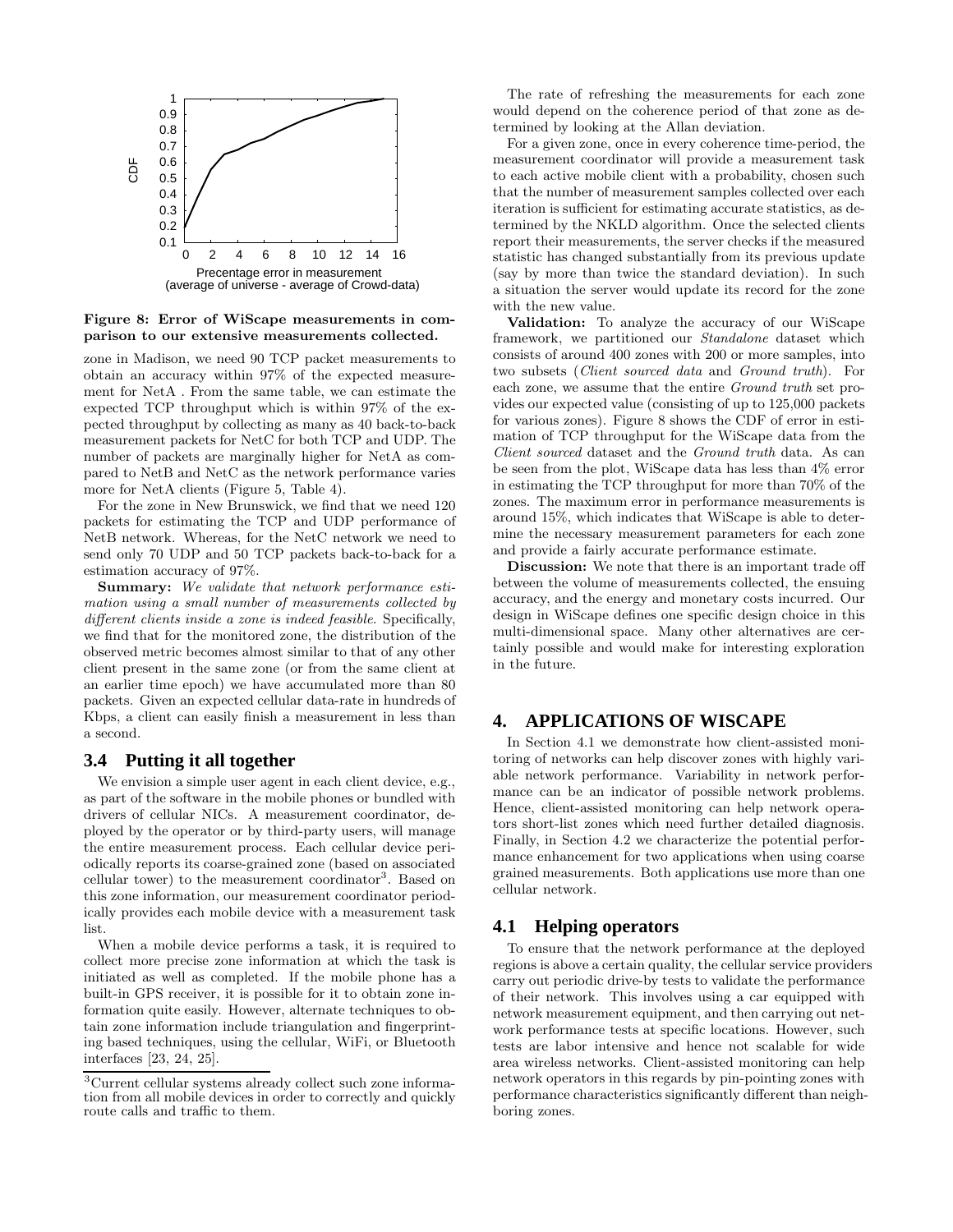

Figure 9: CDF of Relative standard deviation (standard deviation/average) of TCP throughput for all zones (with 250 meter radius) and those with more than 20 days with at least one ping failure.

#### *Identifying locations with variable performance*

Let us assume the network operator intends to determine potential locations with highly variable throughput (say relative standard deviation greater than 20%). This information would be difficult to deduce from a relatively low number of client sourced measurements because of the fact that the accuracy of client sourcing depends on low variability in network performance. We note that while small throughput tests conducted infrequently every tens of minutes might miss out on zones with highly variable performance, other infrequently calculated metrics may be used to detect such variability. To highlight such a metric, we revisit our Standalone dataset. As mentioned in Section 2, we present data for ICMP ping tests in our Standalone dataset. From this dataset, we first determine zones, with radius 250 meters, that have multiple ping test failures. In Figure 9 we present the CDF of relative standard deviation of all the zones with more than 200 measurements and those zones with at least one failed ping tests every day, for a period of 20 consecutive days or more. As can be seen from the plot, zones with 20 or more consecutive days with at least one ping failure have a very high variation in their relative deviation of TCP throughput. For example, 65% of the links have a relative deviation of the order of 40%. We also find that zones with back-to-back ping failures constitute 97% of the zones with relative standard deviation above 20%. This is in contrast with the majority of other zones which have less than  $1\%$ relative standard deviation.

#### *Identifying locations for additional provisioning*

Coarse grained estimates can also help network operators determine places where additional resources might be needed to satisfy periodic surge in demands. For example, Figure 10, shows the network latency of two cellular networks near a football stadium (80,000 seating capacity) during a football game. The shaded region in the plot represents the scheduled time of the football game. As can be seen from the plot, for the duration of the game the average ping latencies go up from 113msec to 418msec, an increase of the order of 3.7X for NetB. As the duration is in order of 100s of minutes, infrequent periodic monitoring can detect the above event and help operators take corrective measures.



Figure 10: Network latency (averaged over 10 minutes) during a football game. The scheduled time of the game is covered by the shaded region.

## **4.2 Improving client performance**

To show the potential benefits of a WiScape like system for clients, in Section 4.2.1 we show that for a large number of zones the performance of one cellular network is persistently better than other networks over large duration of time, and hence observable using infrequent measurements. In Section 4.2.2 we explain how such information can be utilized by clients with multiple cellular connections to choose the best network of operation for each zone.

#### *4.2.1* Persistent network dominance

We intend to understand if the relative performance characteristics of different cellular networks are persistent over large periods of time (for each zone). For this purpose, we define persistent network dominance as follows: when the lower 5 percentile of the best network's metric is better than the upper 95 percentile of other networks in a given zone, we say the zone is persistently dominated by the best network. The fact that the lowest 5 percentile of performance of the dominant network is better than the 95 percentile of the other networks implies that the dominance is persistent over time and hence observable using infrequent measurements made by a WiScape like system. In Figure 11, we present the percentage of zones with a persistently dominant network, in terms of RTT latency collected from the WiRover dataset, as a function of the zone size. As we see, persistent network dominance is observed in 85% of the zones and across different zone sizes. The consistently better performance of one network at a given zone can be explained by observing that the network performance is dependent on the base-station location, technology, and traffic load on the base-station; a combination which would be expected to vary across different network operators.

We use measurement data from our Short segment dataset to further investigate the presence of persistent network dominance. The measurements were collected with our vehicle driving across this stretch of roadway regularly for a period of 5 months, at average speeds of 55 km/h. We show a part (10 km) of the road stretch in Figure 12. Each circle corresponds to a zone of 250 meters radius and the shade on the circle corresponds to the network which performs best in that zone.

We plot average TCP throughput performance of NetA, NetB, and NetC networks for each zone over entire experiment duration in Figure 13. In conformance with our observations of persistent dominance in terms of latencies, we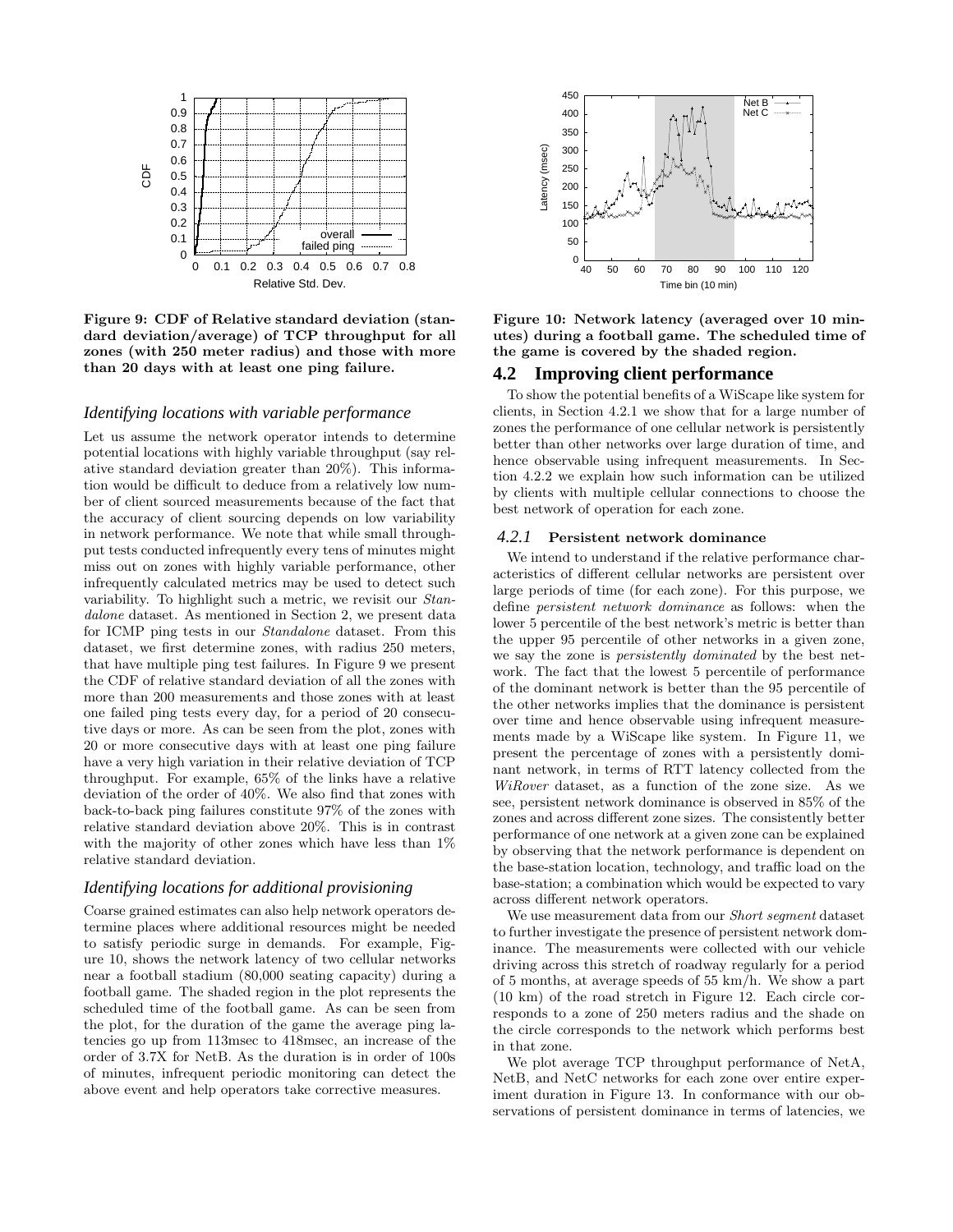

Figure 11: Most of the zones are persistently dominated in terms of network latency, by either NetB or NetC regardless of the zone size.



Figure 12: Map depicting the Short segment dataset and the dominant network for each zone. Over all zones we observe that 52% of zones have a dominant network.

find that for a significant number of zones a specific network offers better performance on an average than the other two networks. For example, at zone 20 (as marked in the xaxis) the performance difference between the best network gives 42% higher throughput than the next best network over the entire measurement set. Similarly, the performance at zone 4 of the best network is almost 30% higher than others. We also find that multiple zones exist where none of the networks give clear performance advantage for the entire set of measurements. We identify zones where the lower 5 percentile of the best performing network is better than the upper 95 percentile of other two networks. The inset table in Figure 12 shows the number of zones where one network dominates other networks. From the table we note that there are 52% of zones where one network gives better performance than other consistently over the measurement period. We color the zones in Figure 12 based on which network dominates it. A white color indicates a lack of a persistently dominant network.

#### *4.2.2 Application performance improvement*

We present two application scenarios which can benefit from approximate network quality estimates for a specific location. The first is a client equipped with a mobile phone that has two or more SIM cards and hence can connect to any one of two or more alternate cellular networks at a given point in time. We call this the multi-sim application. Such phones are cheaply available in the market today, e.g., Samsung Fizz [26] and Jinpeng S3288 [27], and are gaining in popularity in developing countries like India and China. In absence of any knowledge of which network gives the best



Figure 13: TCP performance on each zone across 20 km stretch of road for three monitored networks.

performance at the current location, the clients with such phones would be forced either to select a network in a random fashion or to carry out measurements to ascertain the network quality for all the networks.

The second application that can benefit from location specific information is a MAR  $[4]$  — a multi-network Internet gateway mounted on a vehicle that can aggregate bandwidth from all networks that it simultaneously connects to. The scheduler in MAR stripes traffic flows to different network interfaces. While authors in [4] suggest using location specific network performance information to further optimize performance by intelligently mapping data requests to interfaces based on locality of operation, we highlight the benefits of such a scheme over a simple multi-interface striping algorithm where all currently active requests from different clients are mapped onto different cellular networks in a round robin fashion.

To illustrate the benefits of coarse throughput estimates for the above two applications, we consider the following experiment scenario. A client (either a MAR gateway or a Multi-sim phone) places back-to-back requests for a set of pages from the Internet while driving on a road stretch depicted in Figure 12. In our experiments, the client requested pages from a webserver hosting a pool of 1000 wep pages with sizes between 2.8 KBytes and 3.2 MBytes, generated using SURGE [28]. Akin to [4] we also experiment with popular Web sites by downloading wepages to a depth of 1 from their starting page. For our experiments we run the car on the same road-segment (Table 2) multiple times during the experiment. We compare performance between a system where data is requested in a round robin fashion on each network. The other system with a monitoring agent uses the GPS to determine the location of the vehicle and based on zone information selects the best network to minimize download latency.

Multi-sim Improvements: We present the results in terms of HTTP latency averaged over ten runs in Table 6. As can be seen from the Table 6, we can decrease the HTTP latency by 30% by selecting best performed interface at a given location. We show the HTTP latency for well known Web pages in Figure 14(a). As can be seen from the plot, our scheme gives the maximum improvement for amazon.com webpage (32% improvement) and minimum improvement for microsoft.com webpage (13% improvement).

MAR performance improvements: Here we compare the download latency for the two schemes. We measured the HTTP latency by running our car with a MAR client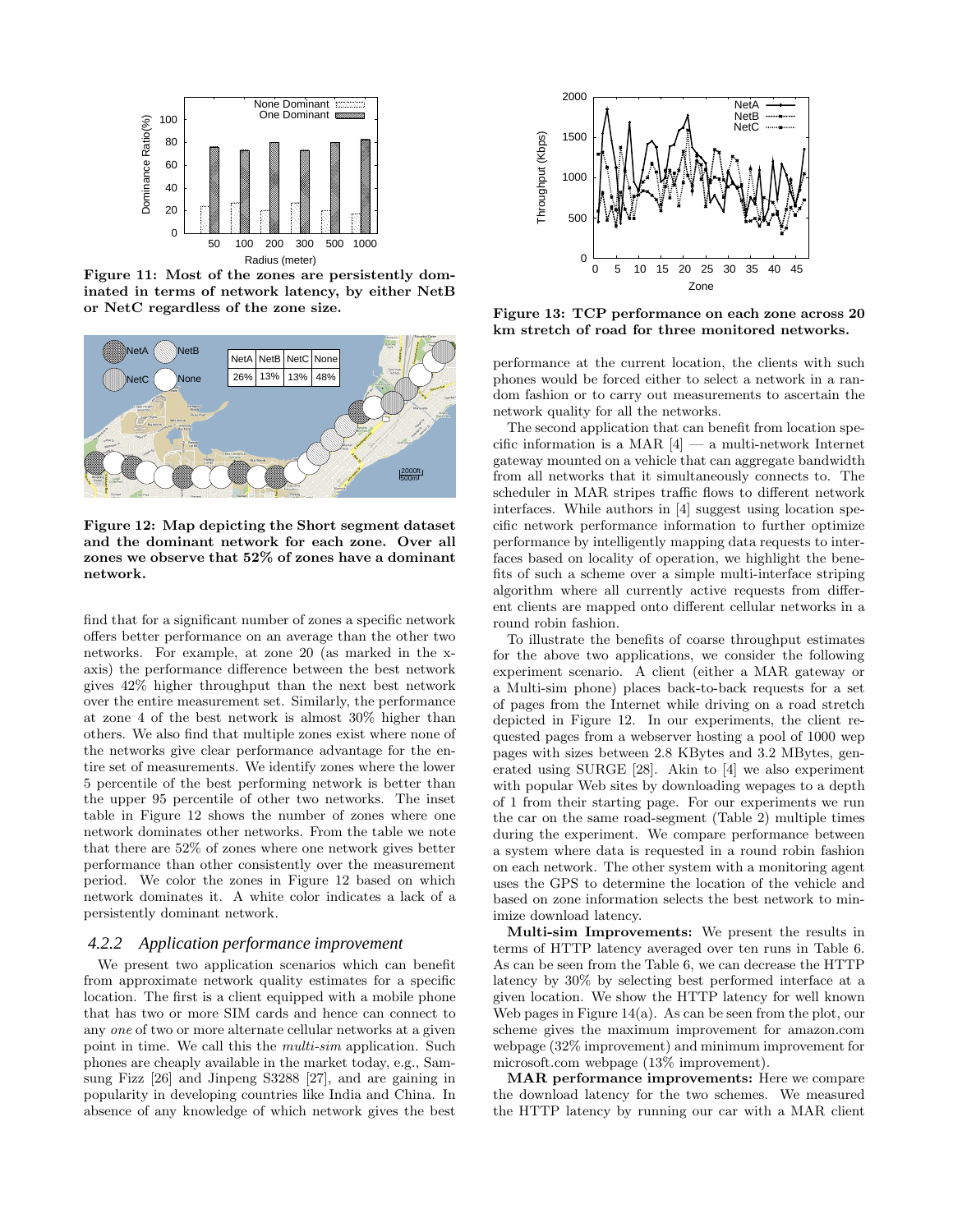|                           | Avg.(in sec) | Std.(in sec) |
|---------------------------|--------------|--------------|
| WiScape                   | 87.66        | 8.33         |
| $\operatorname{\bf NetA}$ | 124.26       | 14.90        |
| $\operatorname{\bf NetB}$ | 158.55       | 33.69        |
| ${\bf NetC}$              | 145.46       | 14.89        |
| MAR-WiScape               | 25.72        | 3.48         |
| $\rm MAR\text{-}RR$       | 36.8         | 6.44         |

Table 6: Average latency and standard deviation for downloading 1000 HTTP files. We can improve HTTP latency by 30% using Multi-sim-WiScape.



(a) Multi-sim improvement (b) MAR improvement

#### Figure 14: Multi-sim and MAR latency improvements with well known Web pages over round-robin (MAR).

with 3 interfaces on a 2.4 Km segment of road (from zone 10 to 15 from Figure 13). We measure the performance of MAR system using network performance information and while mapping client requests to interfaces in a throughputweighted Round Robin fashion (MAR-RR). As can be seen from Table 6 (last two columns) by using the information provided by WiScape we can decrease the HTTP latency by 32% compared to MAR-RR.

We have also experimented with well known Web pages as described above. We present results in Figure 14(b). As can be seen from the plot, using a locality aware scheme can improve performance by 37% over a naive round robin scheme.

We note that the applications can also estimate network performance through explicit measurements of its own, which would result in a steady measurement overhead on all the network interfaces. Besides, applications like MAR would also need to stop all client traffic thus potentially hampering performance. In contrast a client-sourcing base approach would gather this data ahead of time and can simply make it available to potential clients, at a low overhead. We would also like to note, that we did not account for multiple system level issues, such as energy efficiency, time to switch between links, or presence of client think time into account while calculating the performance. Accounting for such issues might lead to changes in achievable benefits that we present. However, we believe that independent of the specific metric being optimized (energy or completion time) information about link performance can always be leveraged for better performance.

#### **5. RELATED WORK**

We compare and contrast our contributions in WiScape with prior work on two separate fronts.

Prior monitoring research: With the rapid growth of cellular based Internet connectivity, cellular providers and third-party developers have started developing client-based

techniques to learn about the properties of these networks. They include the AT&T's "Mark the Spot" [29] application, 3gtest [9], and applications by Root Wireless [8]. Unlike these applications, WiScape focuses on a measurement methodology for client-sourcing that systematically reduces the number of measurements required across time periods and zones based on data already collected while ensuring that collected data is statistically useful.

Other recent work has conducted detailed measurements of specific 3G cellular networks to understand their performance for both static and mobile environments [30, 31]. Lie et al. presents the characterization of PHY and MAC layer of 3G network and its impact on TCP performance [30]. Akin to [30] where the authors find the DRC (dependent on SINR) to vary significantly over large time scales, we also found a high variation in RSSI over the period of a day. Similar to [30], we did not find any correlation (0.03) between the expected application level TCP throughput and RSSI. In light of the above observation we discarded RSSI statistics from further consideration.

Similar studies have also been conducted on outdoor WiFi mesh networks [32, 15]. Again, such prior works are primarily measurement studies and do not focus on our focus of a client-sourced measurement framework with goals of minimal data collection from diverse clients.

Related applications: The novelty of our work is that we collected long term city-scale data and built the WiScape framework which harnesses the performance measurement of 3G network to maximize the performance of multinetwork applications, e.g., MAR [4]. Many other vehicular networking systems have been designed and deployed in recent years, each with different target applications. Examples include VanLAN [33, 34], a WiFi based Internet service into vehicles [33, 34], PluriBus [35, 36] a WiFi, 3G, and WiMAX based system with similar goals but with different algorithms, DieselNet [37, 38] that mostly focused on delay tolerant networking and opportunistic Internet services.We believe that many of these systems could potentially leverage client-based data collected by WiScape to better optimize their data striping algorithms (analogous to our design of improvements to MAR).

## **6. CONCLUSION**

In this paper we presented the design for a client-assisted network monitoring system. Through extensive measurement over a period of more than one year, in and around Madison and small parts of New Jersey, we have validated the possibility of carrying out client assisted network monitoring. With experimentation we show how client-assisted network monitoring can help cellular network users and operators. We believe this work is merely a starting point in larger scale measurements and network monitoring, spanning multiple cities, state, or across the whole country.

Cellular data traffic volume is set to increase dramatically in near future, placing enormous load on the infrastructure. Moving forward, we intend to expand the spatial and temporal reach of our client-assisted cellular data network monitoring, with the goal of understanding the effects of increased cellular networks on performance.

We hope to organically grow our efforts in the months and years to come. Specifically, we intend to extend our study to bigger cities, where high number of users, would present a more challenging monitoring problem.